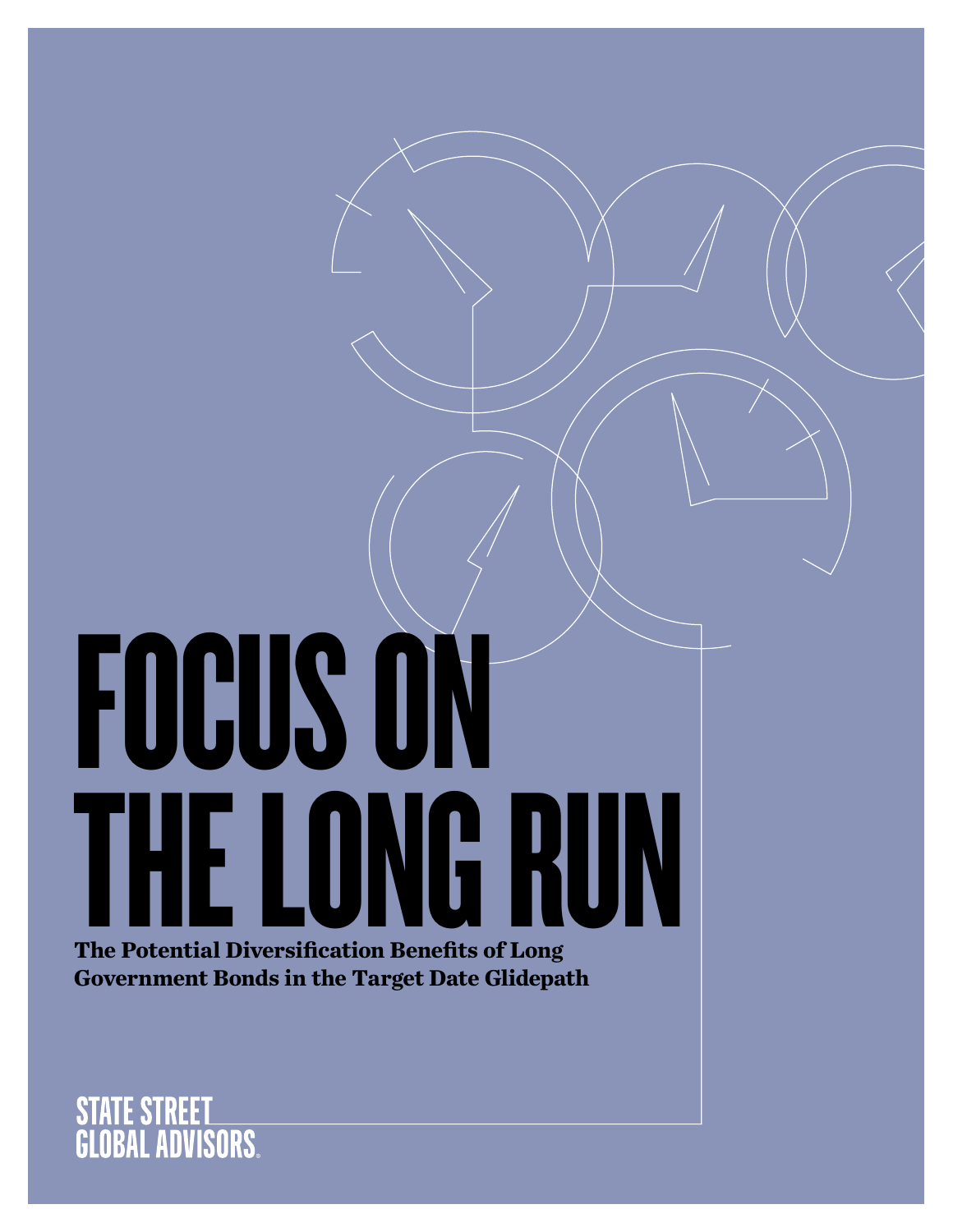**State Street Global Advisors differs from other passive providers in its dedicated exposure to long government bonds in our target date funds for younger investors. Long government bonds have been one of the best-performing fixed income instruments in our glidepath over the last five years as interest rates have continued their downward trend. This has led some investors to question whether our long bond exposure could become a disadvantage if the secular downward trend in interest rates has now reversed.** 

In this paper we explore the diversification effects of long bonds and study the impact that a rise in interest rates would have on target date investors in more detail. Long government bonds can play a valuable role in early phases of the glide path, both because they are consistent with the long-dated future liabilities of younger participants and because they can provide meaningful diversification benefits at a time when the portfolio is heavily tilted towards equities. Furthermore, by breaking our fixed income allocation down into components, rather than relying almost exclusively on the Bloomberg Barclays Aggregate Index<sup>1</sup> (the "Agg") like many of our competitors, we seek to achieve more precision in mitigating the key risks faced by participants at different stages of their life cycle.

This paper contains a case study from 2016 of the expected impact of higher interest rates on target date investors. While rising interest rates would probably lead to a short-term drag on performance, target date investors are less exposed to this than lump-sum investors, and in the longer run, participants would be expected to profit from higher yields. The expected diversification benefits and the ability to more closely mirror participant liabilities continue to justify including long bonds in the target date glidepath.

<sup>1</sup> BLOOMBERG®, is a trademark and service mark of Bloomberg Finance L.P. and its affiliates, and BARCLAYS®, is a trademark and service mark of Barclays Bank Plc.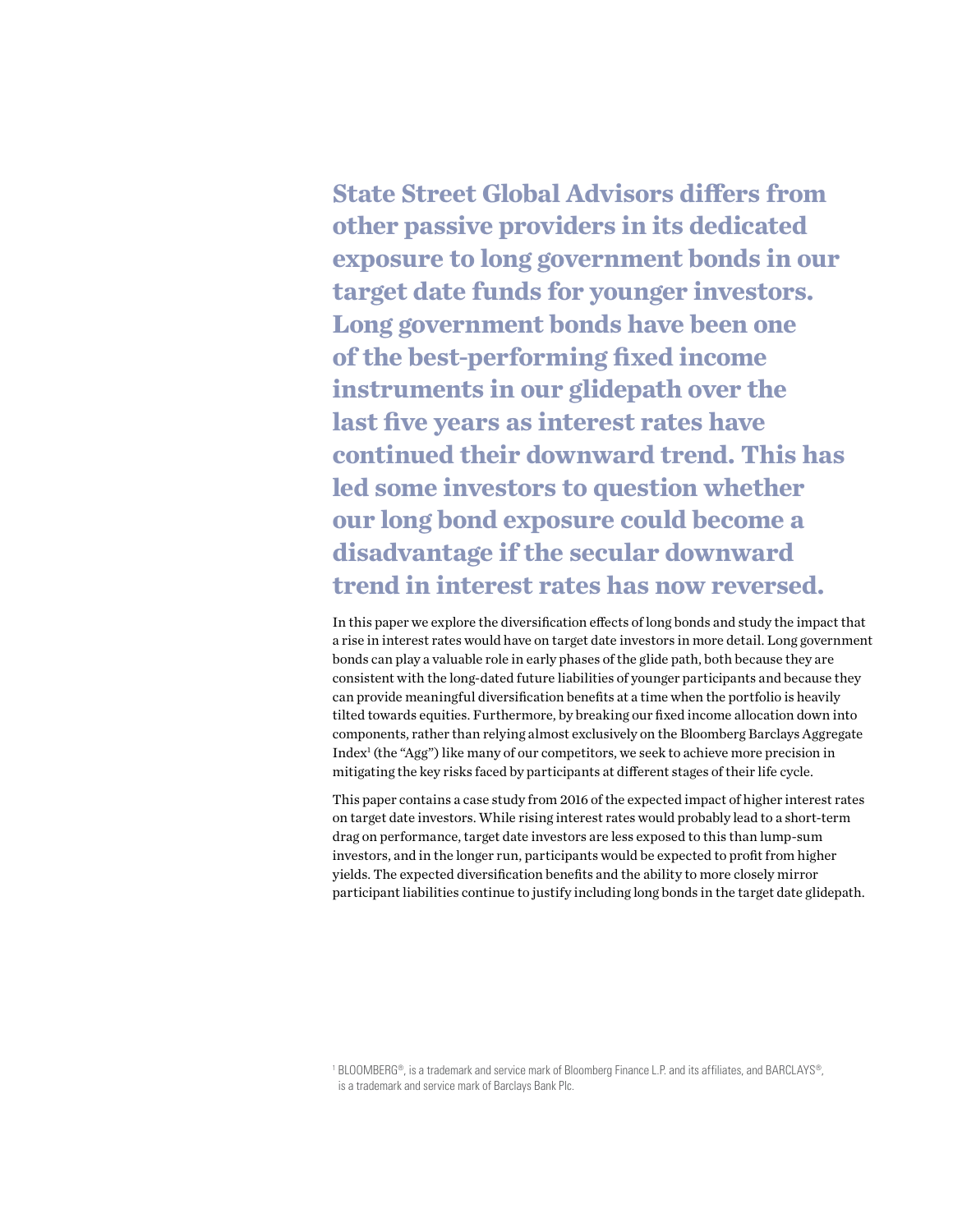# Negative Correlation with Equities Provides Diversification Benefits

In recent decades, long government bonds have provided diversification to portfolios, thanks to their negative correlation with equity prices. When equity prices have fallen, bond prices have typically risen, offsetting the decline in portfolio values. This effect has been particularly marked for long-duration

#### **Figure 1: Asset Class Index Correlations**

|                       | <b>S&amp;P 500</b><br>Index | Russell<br><b>Completeness Index</b> | <b>MSCI ACWI</b><br>ex USA IMI Index |
|-----------------------|-----------------------------|--------------------------------------|--------------------------------------|
| Long Government Bonds | $-0.26$                     | $-0.28$                              | $-0.21$                              |
| US Aggregate          | 0.01                        | $-0.02$                              | 0.11                                 |
| US TIPS               | 0.13                        | 0.13                                 | 0.25                                 |
| 1-3 year Gov/Credit   | $-0.07$                     | $-0.09$                              | 0.07                                 |
| US High Yield         | 0.69                        | 0.70                                 | 0.74                                 |

Source: FactSet, SSGA. Period January 2003–September 2018. Indices used in calculations: Bloomberg Barclays US Aggregate, Bloomberg Barclays Capital Long Government Bond Index, Bloomberg Barclays Capital US TIPS Index, Bloomberg Barclays Capital 1-3 Yr Gov/Credit Index, Bloomberg Barclays High Yield Very Liquid Index, MSCI AC World ex USA IMI Index, S&P 500 Index, Russell Small Cap Completeness Index.

government bonds; while the Agg index has provided a low positive correlation, long government bonds have most reliably provided a clear negative correlation (Figure 1).

Bond prices have not always been negatively correlated with equity prices. Indeed, over much of history the correlation between the two asset classes has been positive. The current period of sustained negative correlation dates back to the Asian financial crisis in the late 1990s (Figure 2) and is probably a consequence of central banks' policy of systematically loosening monetary policy in response to economic shocks. This environment seems likely to persist. For example, following the vote for Brexit, markets immediately assumed that central banks would adopt looser monetary policy in response. Academic research also shows that stock and bond prices tend to be negatively correlated in periods of low inflation and low economic growth, such as we are currently experiencing.2,3 For these reasons, it is reasonable to assume that long government bonds will continue to have a negative or very low correlation with equities and thus play a useful diversifying role in the target date portfolio.



#### **Figure 2: The Negative Correlation Between Equities and Long Government Bonds Since the Asian Crisis**

Source: SSGA calculations. Indices used in the calculation: Bloomberg Barclays Capital Long Government Bond Index, S&P 500 Index Data as of September 30, 2018.

<sup>2</sup> Ilmanen, Antti, "Stock-Bond Correlations," *Journal of Fixed Income*, vol. 13, no. 2 (September 2003), 55–66.

<sup>3</sup> Rankin, Ewan and Muhammed Shah-Idil, "A Century of Stock-Bond Correlations," *Reserve Bank of Australia Quarterly Bulletin* (September 2014).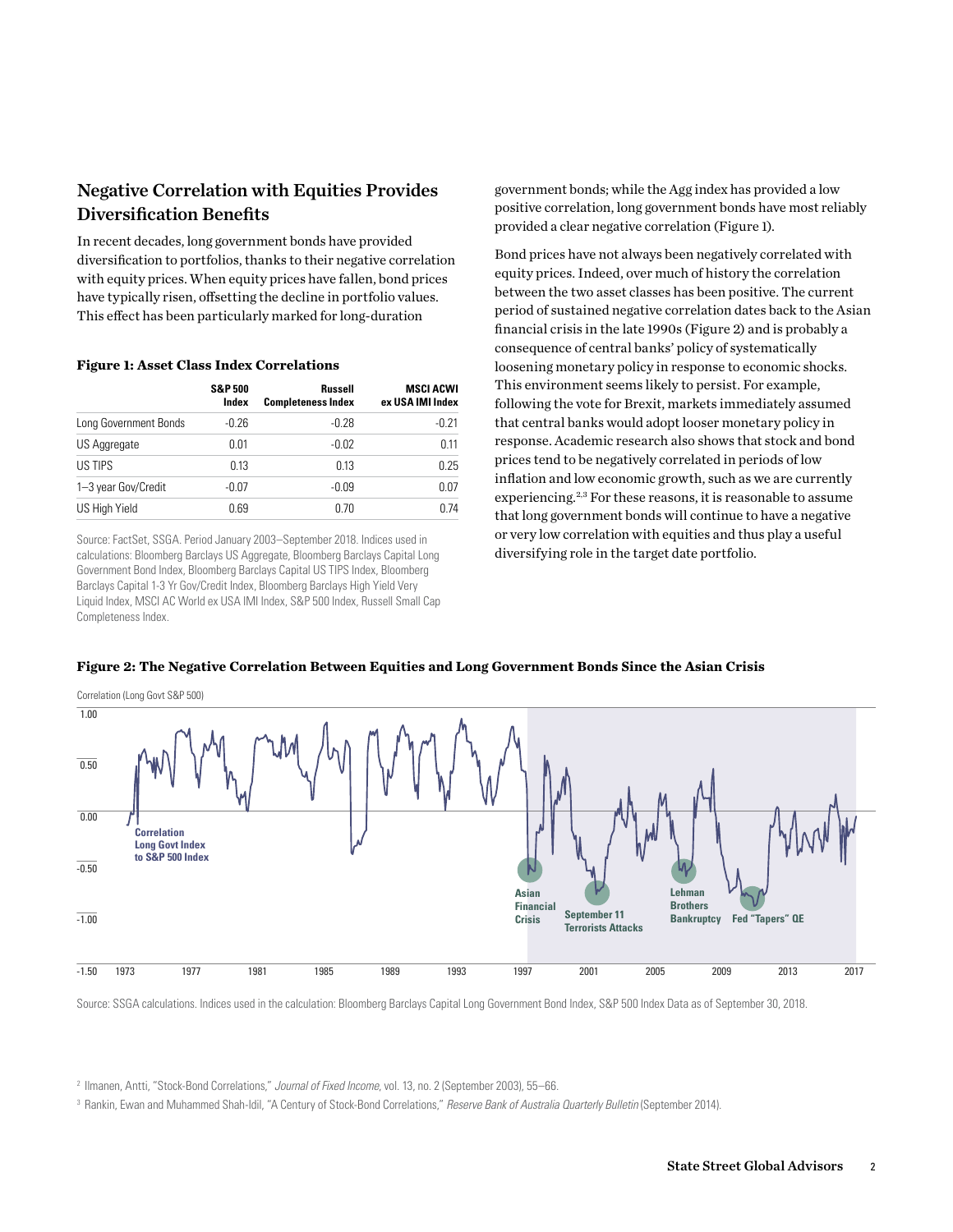## Case Study

# Target Date Investors Recover from Rising Yields Faster than Lump Sum Investors

A common concern for investors is the potential for long government bonds to detract value from the portfolio if interest rates finally rise from their current extremely low level. If interest rates start to rise, this will indeed have an initial negative impact on long bond investors. However, rising interest rates are not all bad news for investors. As rates rise, the yield on the bonds in a portfolio also rises; this effect helps to offset the capital loss. Furthermore, a target date investor, making biweekly contributions, benefits from the higher yield more quickly than a lump-sum investor because each subsequent contribution is made at a higher yield (or lower price).

In our case study, we examined three recent periods of rising interest rates to see how long it would have taken an investor making monthly contributions to recoup their initial investment in the long bond index (Figure 3). As we can see, this period has steadily become longer as rates have fallen ever lower, but even in the recent interest-rate cycle, when rates rose by about 1.5 percentage points from July 2012 to December 2013, after 21 months the monthly investor would already have reached breakeven (assuming they started making contributions when interest rates were at their lowest point). The advantage of the monthly investor compared with the lump-sum investor has also steadily widened as rates have fallen ever lower in each subsequent interest-rate cycle.

#### **Figure 3: Target Date Investors Have Benefited from Higher Yields Faster than Lump-Sum Investors**





Source: SSGA calculations. Months to breakeven calculated first for a hypothetical target date investor making monthly contributions of \$100 to the Bloomberg Barclays Capital Long Government Bond Index. The breakeven for the lump-sum investor is calculated by taking the total sum invested by the target date investor until breakeven and investing this amount at the start of the period in the same long government bond index.

Performance of an index is not illustrative of any particular investment. It is not possible to invest directly in an index. Index returns reflect capital gains and losses, income, and the reinvestment of dividends.

Past performance is not a guarantee of future results.

The above chart is for illustrative purposes only.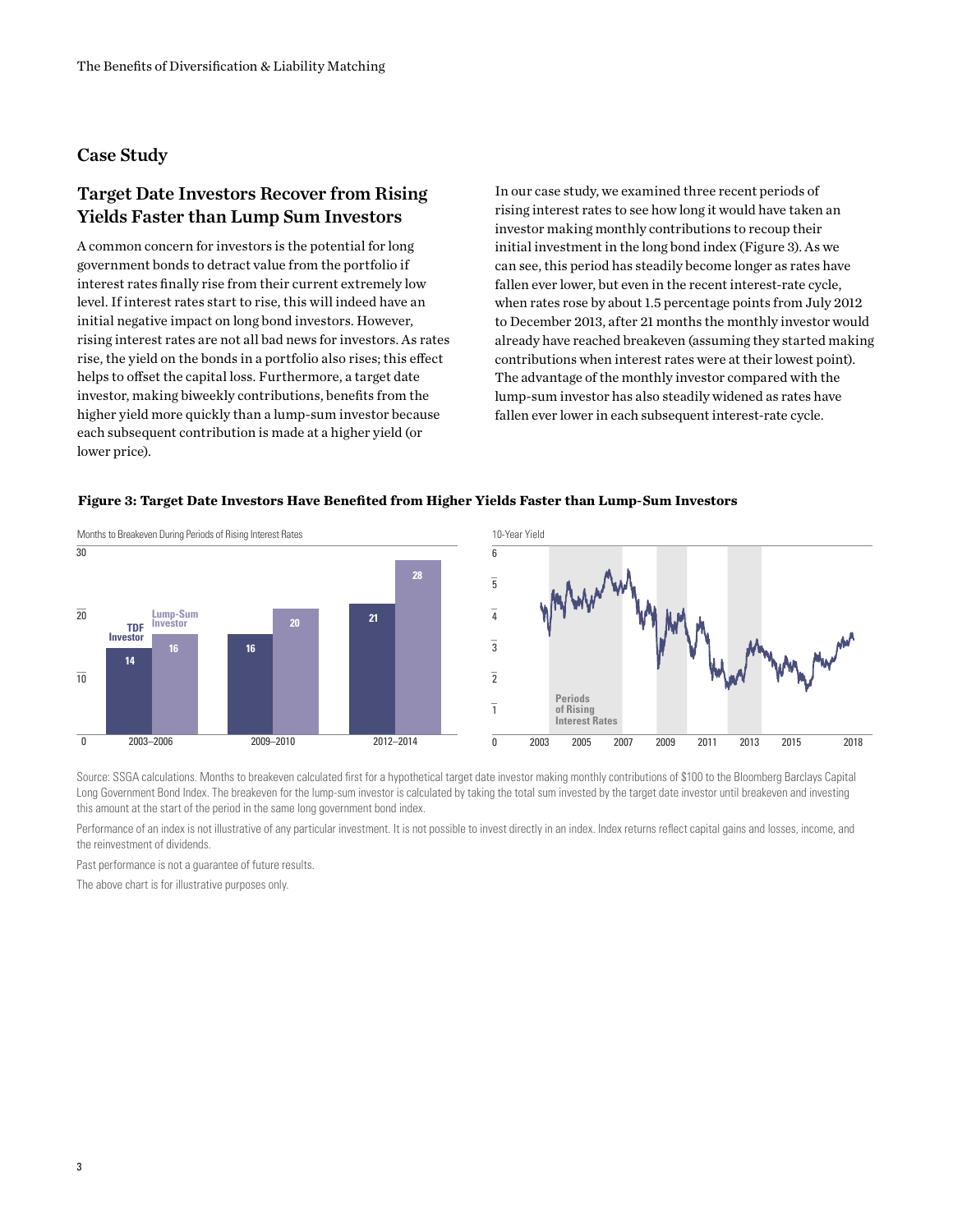## Case Study



**Figure 4: Value of the Example Long Government Bond Portfolio for a Participant Making \$100 Annual Contributions in Different Interest Rate Scenarios**

Source: SSGA calculations based on a parallel shift in the yield curve using the yield curve for 6/30/2016. The above hypothetical scenarios are based on certain assumptions and analysis made by SSGA. There is no guarantee that the estimates will be achieved. Returns reflect capital gains and losses, income, and the reinvestment of dividends. Returns are unmanaged and do not reflect the deduction of any fees or expenses.

# The Overrated Fear of Rising Interest Rates

As an alternative way of studying the impact that a rise in interest rates would have on a portfolio, we simulated a parallel shift in a portfolio that is invested in the long government bond index with maturities from 10 to 30 years. In this case study, we used the level of interest rates at the end of June 2016 as our starting point. With the benefit of hindsight, this was actually very close to the bottom of the current rate cycle. We then studied the three resulting scenarios (Figure 4) for a participant who starts making annual contributions of \$100 at the age of 25.

In both hypothetical rising rate scenarios, the bond investor initially sustains losses of 7%–9% in the years in which yields rise. However, the benefits of the higher yields soon make themselves felt in the portfolios — by the time the participant is 30, the value of the portfolio in the rising rates scenario is almost the same as the scenario in which interest rates stay at current levels. The value of the portfolios in both rising rates scenarios exceeds that of the stable interest rates scenario in the year when the participant reaches 33.

These calculations are based on an investor making annual contributions, but we know that most target date investors make bi-weekly contributions. As we showed in Figure 3, an investor making frequent contributions could expect to reap the benefits of higher yield levels more rapidly, so this simulation probably overstates the time it would take for the target date investor to benefit from higher yields.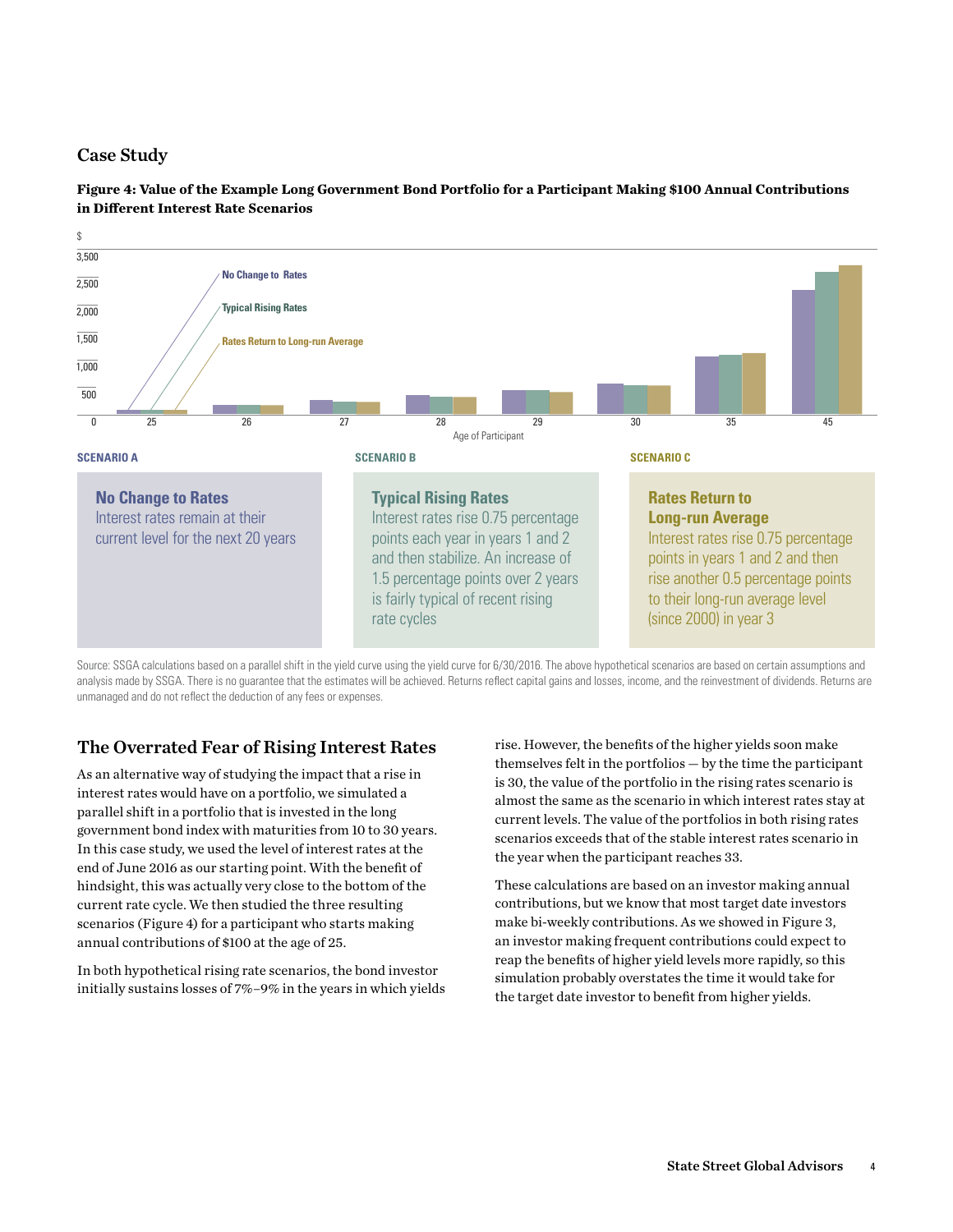#### **Figure 5: SSGA Provides a More Detailed Fixed-Income Portfolio Breakdown Than Our Competitors**

| <b>Asset Classes</b>          | <b>SSGA</b> | Provider A | <b>Provider B</b> |
|-------------------------------|-------------|------------|-------------------|
| <b>Fixed Income</b>           |             |            |                   |
| Long Government               |             | x          | x                 |
| Core Aggregate                |             |            |                   |
| Cash or ST Gov't/Credit       |             | x          | χ                 |
| US High Yield                 |             |            | Χ                 |
| International Developed Debt  | x           |            | Χ                 |
| <b>Emerging Markets Debt</b>  | Χ           | Χ          | X                 |
| <b>Inflation Protection</b>   |             |            |                   |
| Inflation-Linked Bonds (TIPS) |             |            |                   |
| Commodities                   |             |            |                   |
| REITS                         |             |            |                   |

Source: SSGA analysis based on publicly available information as of December 31, 2018. Provider A and B chosen as sample passive target date competitors due to highest AUM among comparable investment strategies. Competitor info sourced from fact sheets. The information contained above is for illustrative purposes only.

# Tailoring the Glide Path's Risk with a Granular Approach

SSGA employs a granular approach within the fixed income allocation in the target date glidepath, dynamically adjusting the composition of the fixed-income portfolio at different phases of the retirement saving journey. This allows us to more closely match the composition of the portfolio to the key risks faced by participants in different phases. Compared with our competitors, we employ more asset classes within our fixed income allocation (Figure 5). While our competitors maintain essentially a stable fixed income duration throughout their glidepath, SSGA tailors the duration of the fixed income glidepath to each stage of the participant's lifecycle, starting at a high level and gradually falling as participants approach retirement (Figure 6). The declining duration of the fixed income portfolio reflects the falling duration of participants' retirement liabilities as they age.

In the early stages of retirement saving, participants have a long investment horizon. This implies both a high risk tolerance, which is reflected in the high equity weight at this stage, and a long duration of retirement liabilities. Long government bonds

#### **Figure 6: SSGA Strategically Manages Interest Rate Risk, While Competitors Maintain Static Duration**

OA Duration of Fixed Income Allocation



— **SSGA Fixed Income Duration** — **SSGA Total Target Date Portfolio Duration**

Source: State Street Target Retirement Strategies strategic asset allocation roll-down schedule as of September 30, 2018. Updated annually.

Competitor information sourced from fact sheets and/or prospectuses.

Fixed Income asset class statistics sourced from Bloomberg Barclays POINT as of September 30, 2018. Updated annually.

The information contained above is for illustrative purposes only. Past performance is not a guarantee of future results. Please refer to the disclosure slide for additional risk disclosures.

Allocations are as of roll-down schedule date indicated, are subject to change, and should not be relied upon as current thereafter.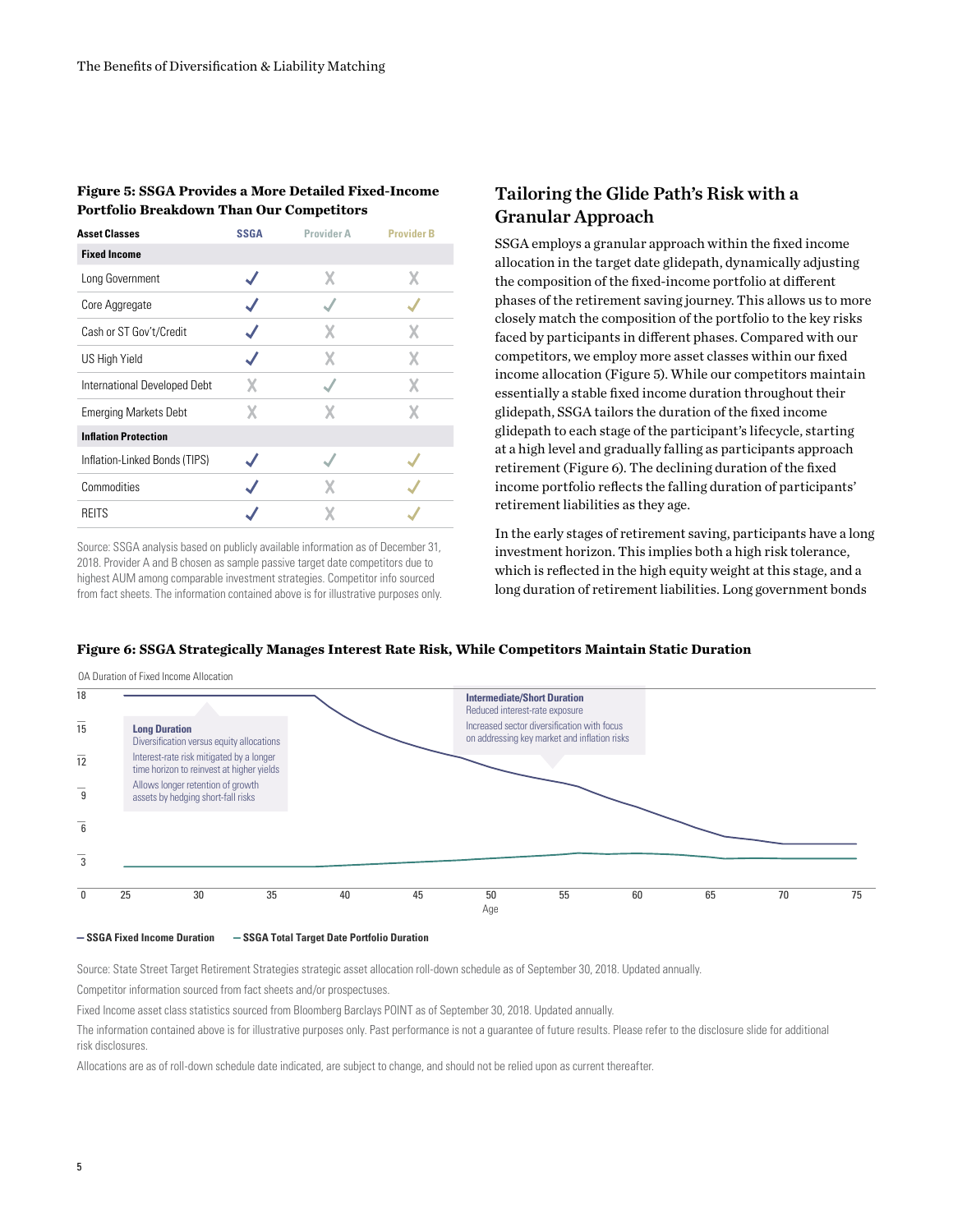perform a valuable role at this stage, both by diversifying equity risk and matching the duration profile of retirement liabilities.

As participants approach retirement, their risk tolerance and the duration of their liabilities typically fall. We start to reduce the allocation to long government bonds 10 years before the fund vintage reaches its target date. By the time the fund has reached the target date, it no longer contains any long government bonds. As participants prepare to draw down their savings in retirement, managing inflation risk becomes more important, and we increase our allocation to TIPS (Treasury Inflation Protected Securities). In the decumulation phase, the fixed income portfolio consists of the Agg, short-duration treasuries and corporates, TIPS and high-yield bonds.

# Long Government Bonds Continue to Play a Valuable Role in the Target Date Glidepath

We believe that long-duration government bonds continue to be a valuable component of target date funds for early vintages, as they offset equity risk at the time when the equity weight is at its highest. Based on academic research, the economic environment is likely to support a low or negative correlation between stocks and long-dated bonds in the coming years. In this case, long government bonds would be expected to continue to provide valuable diversification benefits to early stage target date investors with high levels of equity risk. It is true that in view of the current low level of interest rates, long-dated bonds are unlikely to perform as strongly going forward as they have over the past few decades, but this is also true for all longer-duration fixed income in general. Our allocation decisions are based on our long-term forecasts rather than short-term tactical decisions, and this provides our glidepath with an important element of consistency.

Fears regarding the negative impact of rising bond yields are likely to be exaggerated. If bond yields rise, long bond investors will initially suffer losses, but these will be offset by higher future yields on the bond portfolio. Furthermore, target date investors, who typically make biweekly contributions, could reap the benefits of higher interest rates faster than a lump-sum investor, as they are essentially dollar-cost averaging their exposure. We believe long government bonds continue to play a valuable role in the glidepath, despite the potential for rates to rise from current levels.